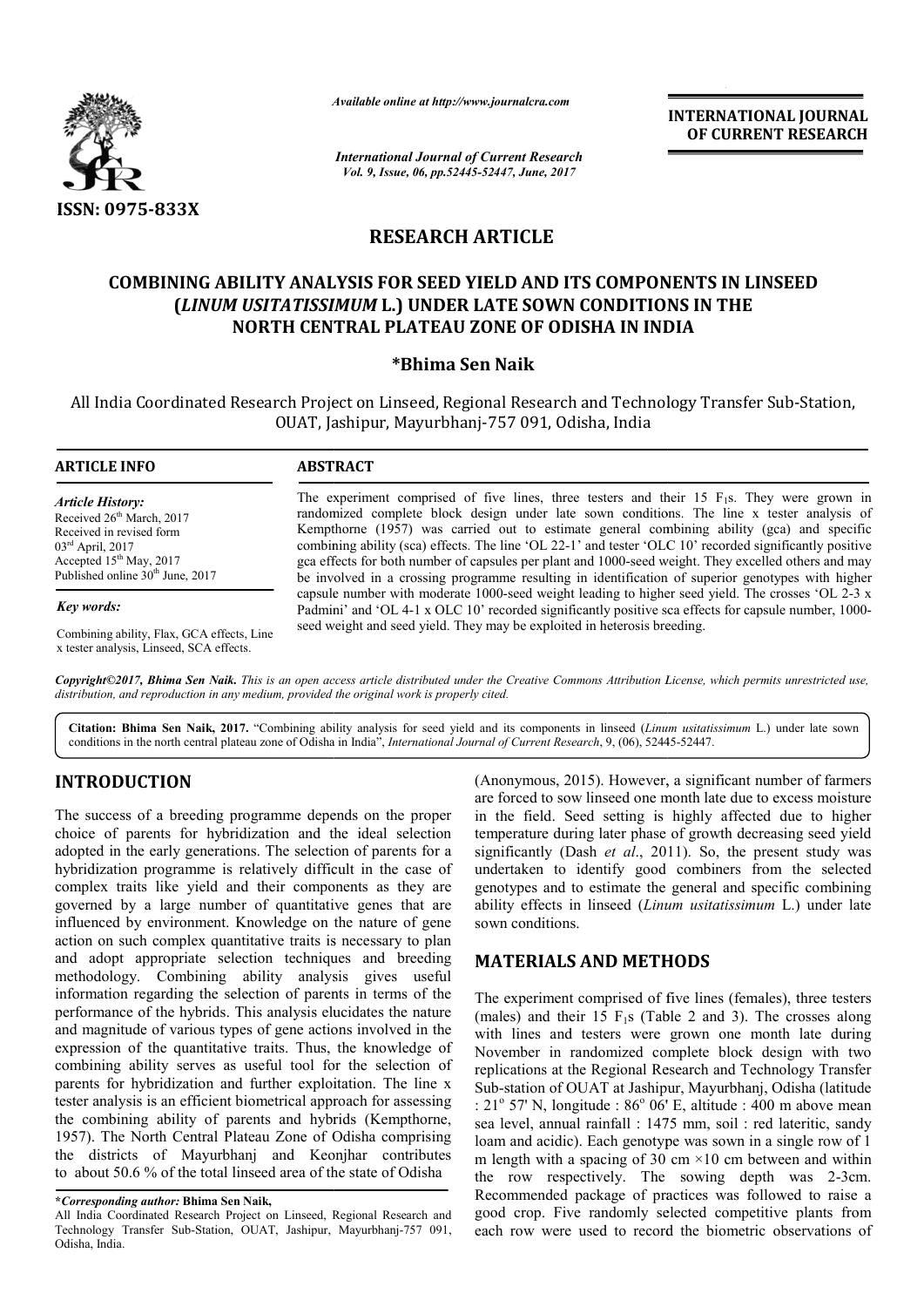plant height (cm), number of primary branches per plant, number of capsules per plant, number of seeds per capsule and seed yield per plant (g). But 1000- seed weight (g) was recorded on whole row basis. The line x tester analysis of Kempthorne (1957) was carried out using SPAR 2 software of ICAR-Indian Agricultural Statistics Research Institute, New Delhi.

Parents vs crosses registered highly significant variation only for number of capsules per plant and 1000-seed weight. The crosses had highly significant differences for all the characters except plant height and number of seeds per capsule. For improvement of seed yield, the selection criteria should be more 'days to 50% flowering' and higher 'number of capsules per plant' with moderate '1000-seed weight' under late sown

|  | Table 1. Analysis of variance for line x tester analysis including parents in linseed |  |  |  |
|--|---------------------------------------------------------------------------------------|--|--|--|
|  |                                                                                       |  |  |  |
|  |                                                                                       |  |  |  |

|                      |    | Mean sum of squares |                   |                |               |                        |                  |  |  |
|----------------------|----|---------------------|-------------------|----------------|---------------|------------------------|------------------|--|--|
| Sources of variation | df | Plant height        | Nos. of primary   | No. of         | No. of        | 1000- seed weight      | seed yield/plant |  |  |
|                      |    | (cm)                | branches/plant    | capsules/plant | seeds/capsule | (g)                    | (g)              |  |  |
| Genotypes            | 22 | 44.1186             | $.4740^{\degree}$ | 1871.4509*     | 1.3876        | .8079                  | 3.4584           |  |  |
| Parents              |    | 35.1896             | 0.6771            | 1598.8396**    | 1.8625        | 1.4968**               | $2.7137**$       |  |  |
| Parents vs Crosses   |    | 14.3861             | 0.8902            | 1384.2032**    | 0.6052        | $0.1554$ **            | 0.1924           |  |  |
| Crosses              | 14 | 50.7068             | $1.9142**$        | 2042.5599**    | 1.2060        | $2.0815$ **            | $4.0640^{**}$    |  |  |
| Lines                |    | 111.9220**          | 1.8163            | 2366.5678      | 0.7328        | 2.9023                 | 4.9046           |  |  |
| <b>Testers</b>       |    | 53.3343             | 1.3123            | 2539.8070      | 1.0103        | 0.5008                 | 3.2509           |  |  |
| Lines x Testers      | 8  | 19.4423             | $2.1136^{**}$     | 1756.2441**    | 1.4916        | $2.0663$ <sup>**</sup> | $3.8469**$       |  |  |
| Error                | 22 | 24.7420             | 0.4386            | 135.3158       | 0.5576        | 0.0011                 | 0.3396           |  |  |

\*,\*\* significant at 5% and 1% level, respectively

#### **Table 2. General combining ability (gca) effects of the parents in linseed**

| Parents   | Plant height<br>(cm) | Nos. of primary<br>branches/plant | No. of<br>capsules/plant | No. of<br>seeds/capsule | 1000- seed weight<br>(g) | seed yield/plant<br>(g) |
|-----------|----------------------|-----------------------------------|--------------------------|-------------------------|--------------------------|-------------------------|
| Lines     |                      |                                   |                          |                         |                          |                         |
| OL 1-3    | 0.4800               | 0.1900                            | $-14.6700**$             | $-0.1700$               | $-0.7510^{**}$           | $-0.8593**$             |
| OL 2-3    | 0.1467               | $-0.9100$ <sup>**</sup>           | $-21.1533$ <sup>**</sup> | 0.4467                  | $0.4157$ **              | $-0.6577$ <sup>*</sup>  |
| $OL 4-1$  | $-5.9533**$          | 0.1900                            | $-3.7376$                | 0.1300                  | $-0.4493$ <sup>**</sup>  | $-0.3193$               |
| OL 18-4   | $6.1800**$           | 0.5567                            | 27.4800**                | $-0.4867$               | $-0.1943$ **             | $1.3123**$              |
| OL 22-1   | $-0.8533$            | $-0.0267$                         | 12.0800 <sup>*</sup>     | 0.0800                  | $0.9790**$               | $0.5240^*$              |
| $SE(g_i)$ | 2.0307               | 0.2704                            | 4.7490                   | 0.3048                  | 0.0136                   | 0.2379                  |
| Testers   |                      |                                   |                          |                         |                          |                         |
| Kiran     | $-1.0167$            | 0.3133                            | 2.9900                   | $-0.1033$               | $0.0953**$               | 0.0573                  |
| Padmini   | $-1.6267$            | $-0.3967$                         | $-17.2200$ <sup>**</sup> | 0.3567                  | $-0.2557$ **             | $-0.5967**$             |
| OLC 10    | 2.6433               | 0.0833                            | $14.2300**$              | $-0.2533$               | $0.1603$ **              | $0.5393**$              |
| $SE(g_j)$ | 1.5730               | 0.2094                            | 3.6785                   | 0.2361                  | 0.0105                   | 0.1843                  |

\*,\*\*\* significant at 5% and 1% level, respectively

|  | Table 3. Specific combining ability (sca) effects of the crosses in linseed |  |  |  |  |  |  |
|--|-----------------------------------------------------------------------------|--|--|--|--|--|--|
|--|-----------------------------------------------------------------------------|--|--|--|--|--|--|

| Crosses                | Plant height<br>(cm) | Nos. of primary<br>branches/plant | No. of<br>capsules/plant | No. of<br>seeds/capsule | $1000 - \text{seed}$<br>weight $(g)$ | seed<br>yield/plant $(g)$ |
|------------------------|----------------------|-----------------------------------|--------------------------|-------------------------|--------------------------------------|---------------------------|
| OL 1-3 x Kiran         | 0.3000               | $1.4700$ <sup>**</sup>            | $32.1100^{**}$           | $-1.3300^{\circ}$       | $-0.4920$ <sup>**</sup>              | $1.1493$ <sup>*</sup>     |
| OL 1-3 x Padmini       | $-3.6900$            | $-1.0700^*$                       | $-4.4800$                | 0.1600                  | $1.1890**$                           | 0.0683                    |
| $OL$ 1-3 x OLC 10      | 3.3900               | $-0.4000$                         | $-27.6300$ **            | $1.1700^*$              | $-0.6970$ <sup>**</sup>              | $-1.2177$ <sup>*</sup>    |
| $OL$ 2-3 x Kiran       | 0.4333               | $-0.1300$                         | $-10.4067$               | 0.4033                  | $-0.3487$ **                         | $-0.6473$                 |
| $OL$ 2-3 x Padmini     | $-2.9067$            | 0.3800                            | 28.8033**                | 0.2433                  | $0.1373**$                           | $1.5517$ **               |
| OL 2-3 x OLC 10        | 2.4733               | $-0.2500$                         | $-18.3967$ <sup>*</sup>  | $-0.6467$               | $0.2113***$                          | $-0.9043$ <sup>**</sup>   |
| $OL$ 4-1 x Kiran       | $-2.3167$            | 0.4200                            | $-2.3233$                | 0.7200                  | $0.7663**$                           | $-0.0107$                 |
| $OL$ 4-1 x Padmini     | 3.2933               | 0.1300                            | $-36.3633**$             | 0.1600                  | $-1.8627$ **                         | $-1.5617$ **              |
| $OL.4-1 \times OLC.10$ | $-0.9767$            | $-0.5500$                         | 38.6867**                | $-0.8800$               | $1.0963**$                           | $1.5723**$                |
| $OL$ 18-4 x Kiran      | 0.2000               | $-1.2967$ <sup>*</sup>            | 6.8100                   | 0.4867                  | $-0.0637$ <sup>*</sup>               | 0.5177                    |
| OL 18-4 x Padmini      | 1.4600               | 1.0633*                           | $-1.0300$                | $-0.2733$               | 0.0373                               | $-1.1183$ <sup>*</sup>    |
| OL 18-4 x OLC 10       | $-1.6600$            | 0.2333                            | $-5.7800$                | $-0.2133$               | 0.0263                               | 0.6007                    |
| $OL$ 22-1 x Kiran      | 1.3833               | $-0.4633$                         | $-26.1900$ <sup>**</sup> | $-0.2800$               | $0.1380**$                           | $-1.0090^*$               |
| OL 22-1 x Padmini      | 1.8433               | $-0.5033$                         | 13.0700                  | $-0.2900$               | $0.4990$ **                          | 1.0600 <sup>*</sup>       |
| OL 22-1 x OLC 10       | $-3.2267$            | 0.9667                            | 13.1200                  | 0.5700                  | $-0.6370$ <sup>**</sup>              | $-0.0510$                 |
| $SE(s_{ii})$           | 3.5172               | 0.4683                            | 8.2254                   | 0.5280                  | 0.0235                               | 0.4120                    |

significant at 5% and 1% level, respectively

#### **RESULTS AND DISCUSSION**

The analysis of variance (Table 1) indicated highly significant differences for number of primary branches per plant, number of capsules per plant, 1000- seed weight and seed yield per plant, and significant difference for number of seeds per capsule among genotypes and interaction of line x tester. The parents showed highly significant differences for number of capsules per plant, 1000- seed weight and seed yield per plant, and significant difference for number of seeds per capsule.

conditions in the north central plateau zone of Odisha (Dash *et al*., 2016). The parents 'OL 22-1' and 'OLC 10' recorded significantly positive gca effects for both number of capsules per plant and 1000-seed weight. They excelled others and may be involved in a crossing programme resulting in identification of superior genotypes with higher capsule number with moderate 1000-seed weight leading to higher seed yield (Table 2). Similar positive gca effects for number of capsules and seed weight were also reported earlier by Khan *et al.* (1999), Ratnaparkhi *et al.* (2005), Abd El-Haleem and Abd Al-Sadek